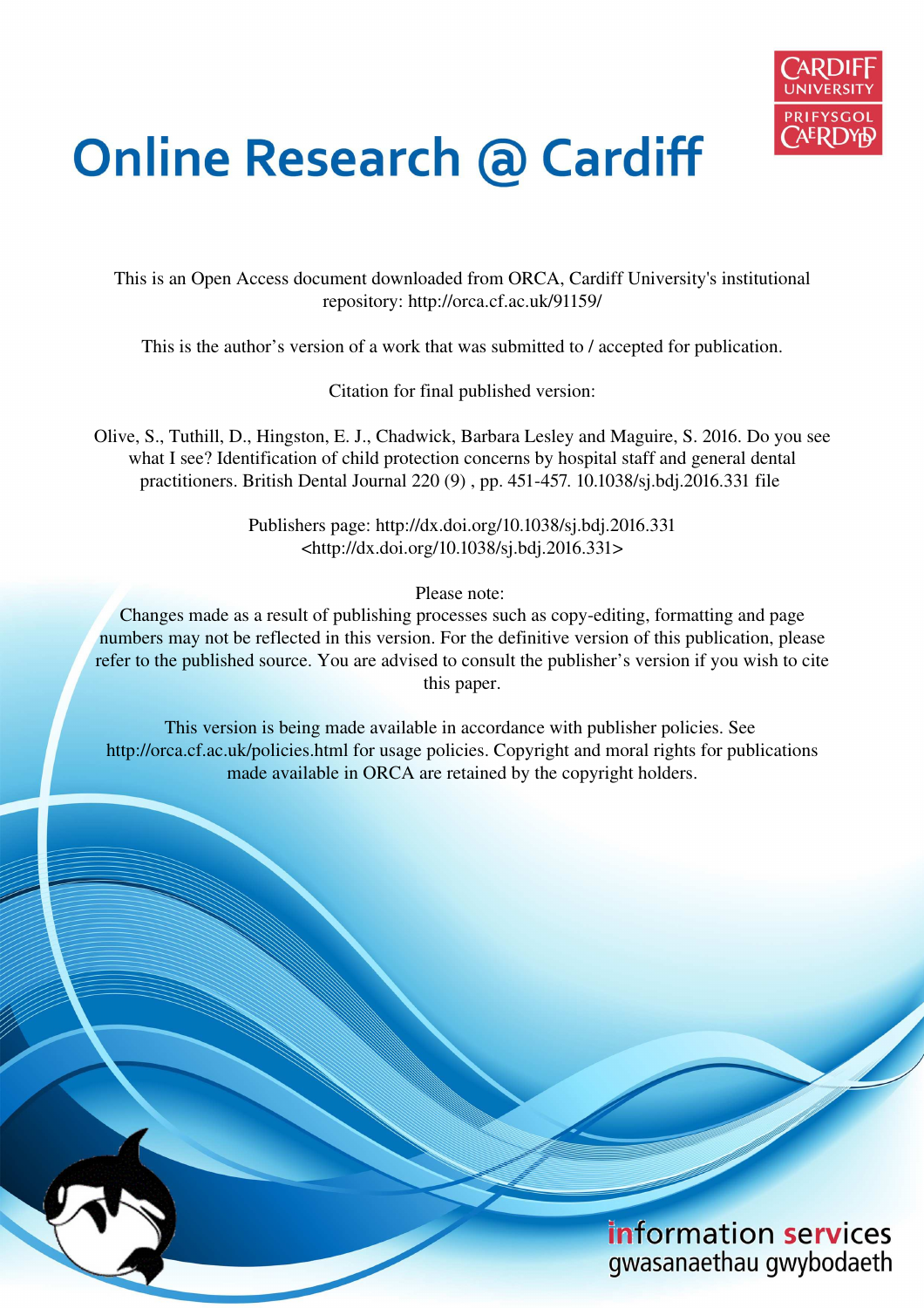# **Do you see what I see? Identification of child protection concerns by hospital staff and general dental practitioners**

S.Olive, D.Tuthill, E.J. Hingston, B. Chadwick, S. Maguire

SM Olive BSc Cardiff University

D Tuthill MBBCh FRCPCH. Consultant Paediatrician, Children's Hospital for Wales.

EJ Hingston BDS FDS RCS (Ed) MPhil, Consultant in Paediatric Dentistry, Cardiff Dental Hospital

BL Chadwick BDS FDS RCS (Ed) MScD, PhD, Professor Paediatric Dentistry Cardiff **University** 

Sabine Maguire MBBCh, MRCPI, FRCPCH Senior Lecturer Child Health, School of Medicine, Cardiff University

#### **Abstract:**

An exploration of the threshold that dentists, doctors, and nurses recognise for dental and child protection (CP) actions in sample clinical cases, and any differences between these professional groups.

A cross sectional survey of dentists, doctors and nurses (50 each), who regularly examine children, utilised 5 fictitious vignettes, combining an oral examination image and clinical history reflecting dental and CP issues. Demographics were collected, and each participant gave their likely action for the cases presented.

Dentists were significantly better at answering the dental element than the doctors and nurses, (P<0.0001) with no significant difference between these two; only 8% of the latter had undergone any training in assessment of dental health. Although 90.6% of all professionals had undergone CP training, dentists were significantly less accurate at identifying the CP component than doctors and nurses, (P< 0.0001) between whom there were no significant differences. Those with higher levels of CP training were most accurate at identifying correct CP actions.

CP training is effective at improving recognition of child maltreatment, although there remains a worrying lack of knowledge about thresholds for action among dentists. Doctors and nurses have minimal training in, or knowledge of, dental health in children, thus precluding appropriate onward referrals.

**Key words:** child abuse, neglect, dental neglect

**Conflict of interest:** None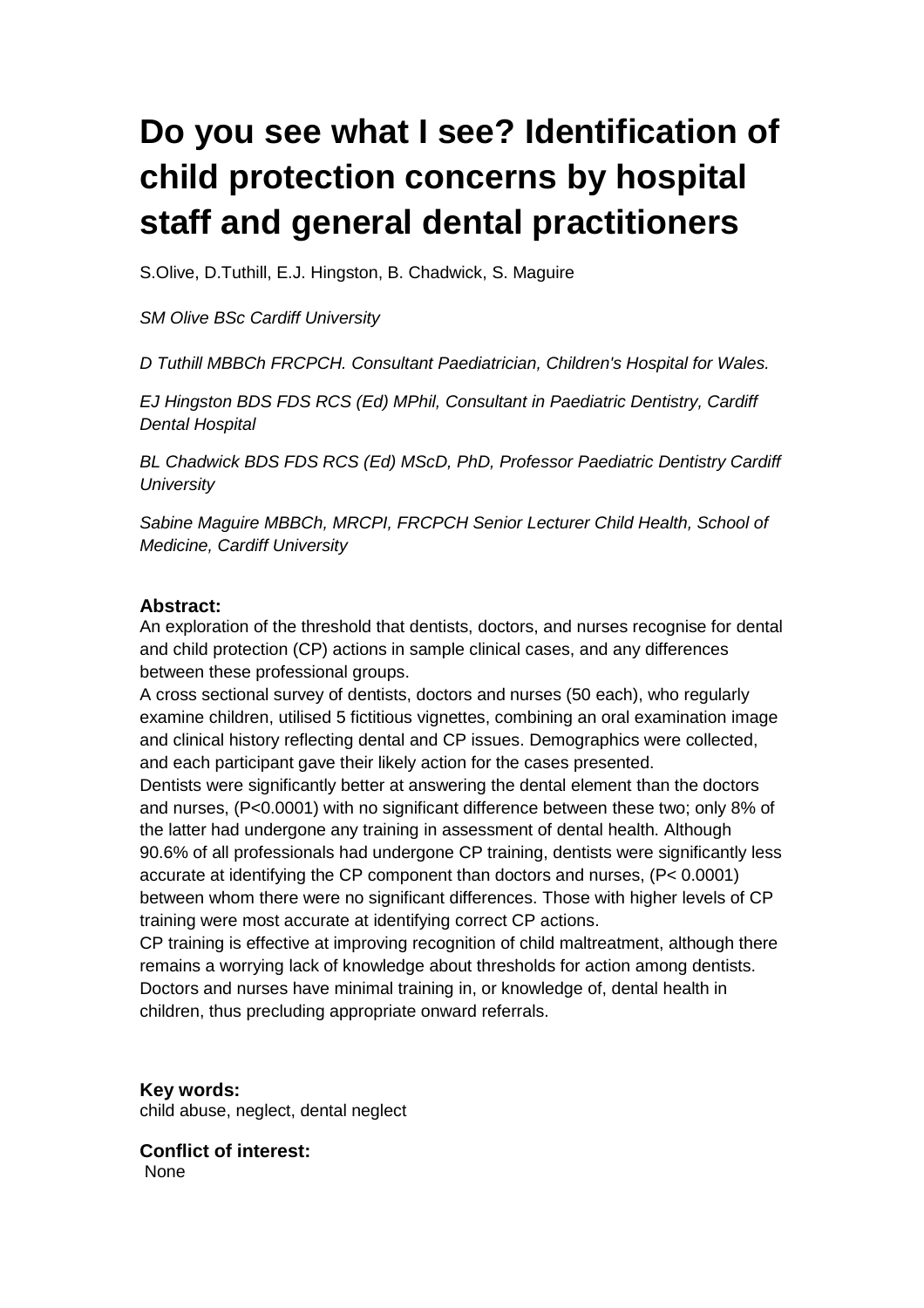#### **Funding:** Children and Young Peoples Research Network (CYPRN) Wales, UK

# **Introduction:**

Poor oral health negatively impacts on the daily activities and quality of life of children.<sup>1</sup> Untreated dental caries may cause pain<sup>2</sup>, sleep deprivation<sup>2</sup>, reduced nutrition<sup>3</sup>, functional limitations<sup>4</sup>, higher school absenteeism<sup>5</sup>.and reduced school performance.<sup>5</sup>

Unfortunately dental caries remains a major problem; the 2012 results from The National Dental Epidemiology Programme for England noted 27.9% of five year olds had experienced dental decay.<sup>6</sup> This figure varied across the UK, from 21.2% in the South East region to 34.8% in the North West region, and a staggering 41.4% in Wales. <sup>6,7</sup> Of particular concern is the continuing use of general anaesthesia for dental extractions (DGA). In 2013-14 around 46,500 children and young people under 19 years of age with dental caries were admitted to hospital in the UK for DGA.<sup>8</sup> The cost of hospital based tooth extractions for children under 18 was £30 million in 2012-13.<sup>9</sup> Some children require repeated DGAs.<sup>10,11</sup> Within this population, there are undoubtedly children who are experiencing dental neglect.

Neglect is the most common form of child abuse<sup>12</sup>, accounting for 49% of the children on the child protection register in the UK,<sup>13</sup> but dental neglect is frequently overlooked by health or social care professionals. Dental neglect is defined as "the persistent failure to meet a child's basic oral health needs, likely to result in the serious impairment of a child's oral or general health and development".<sup>14</sup> There is currently no explicit threshold level for a diagnosis of dental neglect to be made.<sup>15</sup> Indeed little international guidance exists to identify these children. A diagnosis of dental neglect requires consideration of a variety of factors<sup>15</sup>: children presenting repeatedly with pain, irregular dental attendance, non-completion of treatment, and a delay in seeking professional help.<sup>14-16</sup>

As with many forms of maltreatment, dental neglect is rarely present in isolation,<sup>17</sup> but instead forms part of the more general neglect of a child or may co-exist with physical abuse.14,16,18 Early recognition of dental neglect by health care professionals may help prevent children from experiencing further harm.<sup>15</sup> Loochtan et al present a case where a child who presented to a dental hygienist with extensive dental caries was later found to have been abused.<sup>19</sup> It is recognised in other aspects of maltreatment that failing to recognise signs of maltreatment such as 'sentinel injuries' can be devastating. A recent case-control study found that sentinel injuries, (defined as a minor abusive injury occurring some time prior to serious abuse) occurred in 27% of children who were later abused, and were absent among the nonabused children.<sup>20</sup> Intra-oral injuries were the second most common sentinel injury, after bruising. In one instance a two-month old child presented unresponsive and limp with Abusive Head Trauma (AHT). The child had been seen two weeks earlier with a bruise on his cheek, but no action had been taken.<sup>20</sup>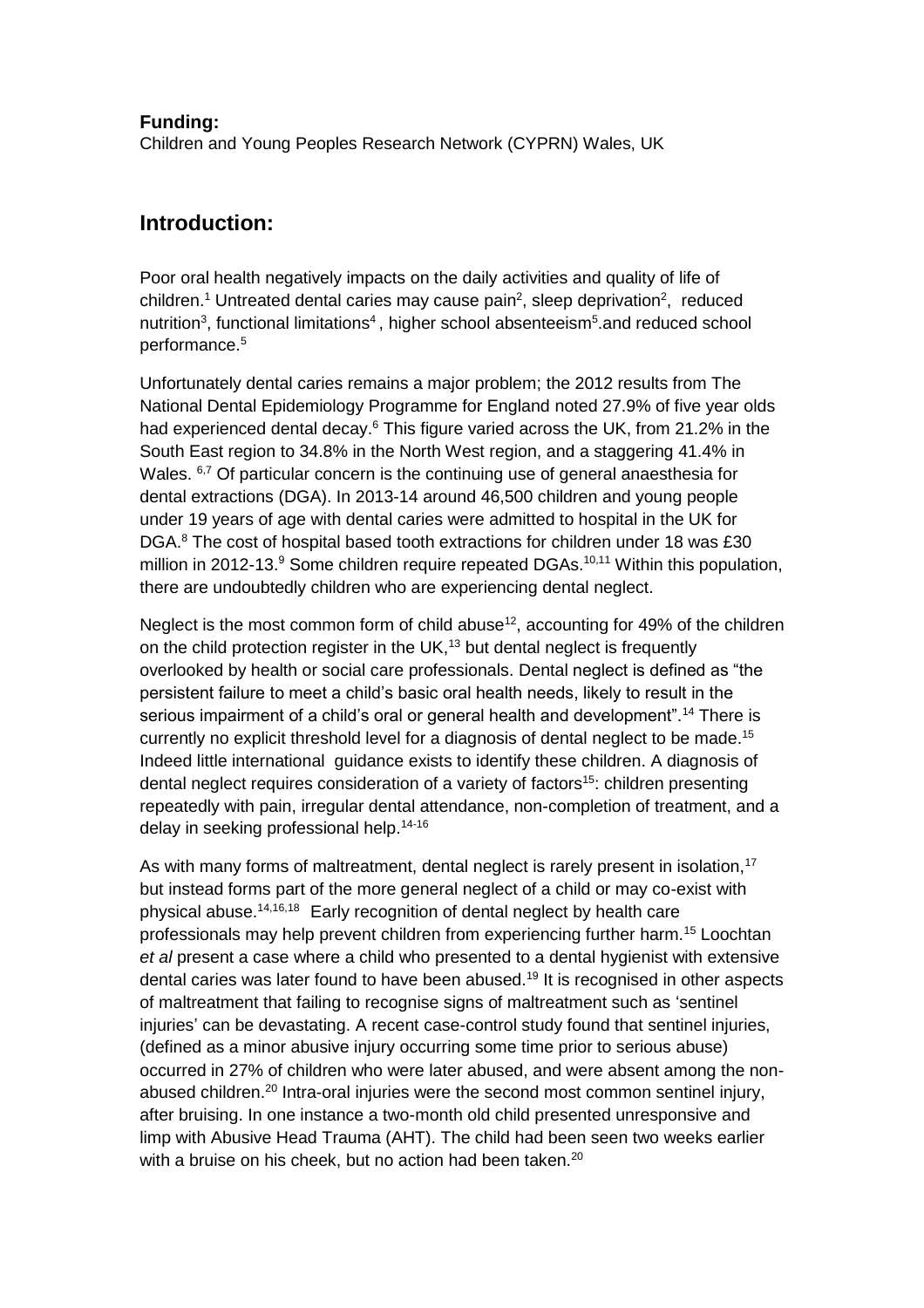The General Dental Council (GDC) guidelines state that UK dentists have a responsibility to follow local child protection procedures.<sup>21</sup> Given the prevalence of neglect within the community, dentists must encounter neglect cases regularly,<sup>15</sup> they are therefore well placed to identify those children who need further assessment. Unfortunately, General Dental Practitioners (GDPs) appear reluctant to report abuse and neglect.<sup>22,26</sup> There is less literature relating to hospital dentists, but some research conducted with dentists, approximately a third of whom worked in a hospital setting, also suggests that whilst many dentists may be recognising signs of abuse they are not acting upon this effectively.<sup>23</sup> Research notes that despite one third (37%) of dentists having suspected abuse, only 11% made an appropriate referral.<sup>24</sup> Reasons included: lack of 'certainty', lack of training, fear of violence against the child or dental team and the impact it may have on their practice .<sup>14,24</sup>

General Practitioners have more contact with families than dentists<sup>25</sup> and it is therefore essential that they have adequate knowledge of oral health issues to recognise oral disease and dental neglect. The Department of Health ("Choosing Better Oral Health") states the responsibility of doctors to promote oral health and to have adequate knowledge to help recognise dental issues that require further attention.<sup>26</sup> Despite doctors agreeing that they should have active involvement in the oral health of young children, studies indicate that only a small number of doctors have received relevant training.<sup>25</sup> Even paediatric postgraduate specialty trainees in the UK have limited knowledge of oral health issues, with 61% rating their ability in assessing a child's oral health as below average, while 95% reported receiving no teaching on oral assessment during their training.<sup>25</sup>

The lack of a clear clinical threshold for dental neglect, coupled with dentists rarely communicating their concerns, and doctors having limited oral health knowledge, creates the potential for dental neglect to be missed or poorly managed across the board, risking vulnerable children being exposed to on-going harm, without appropriate support or interventions.

This study aims to explore when dentists, doctors and nurses recognise a threshold to act with regard to suspected abuse/neglect, and the need for dental treatment. In addition, we wish to explore any differences between these professional groups when faced with identical scenarios.

### **Methods:**

A cross-sectional survey of a convenience sample of Paediatric and Dental staff based in inpatient and outpatient settings, and general dental practices in Cardiff, UK, was undertaken.

The survey tool was derived using previous published evidence in combination with the knowledge of paediatricians and dentists. An agreed scoring system was derived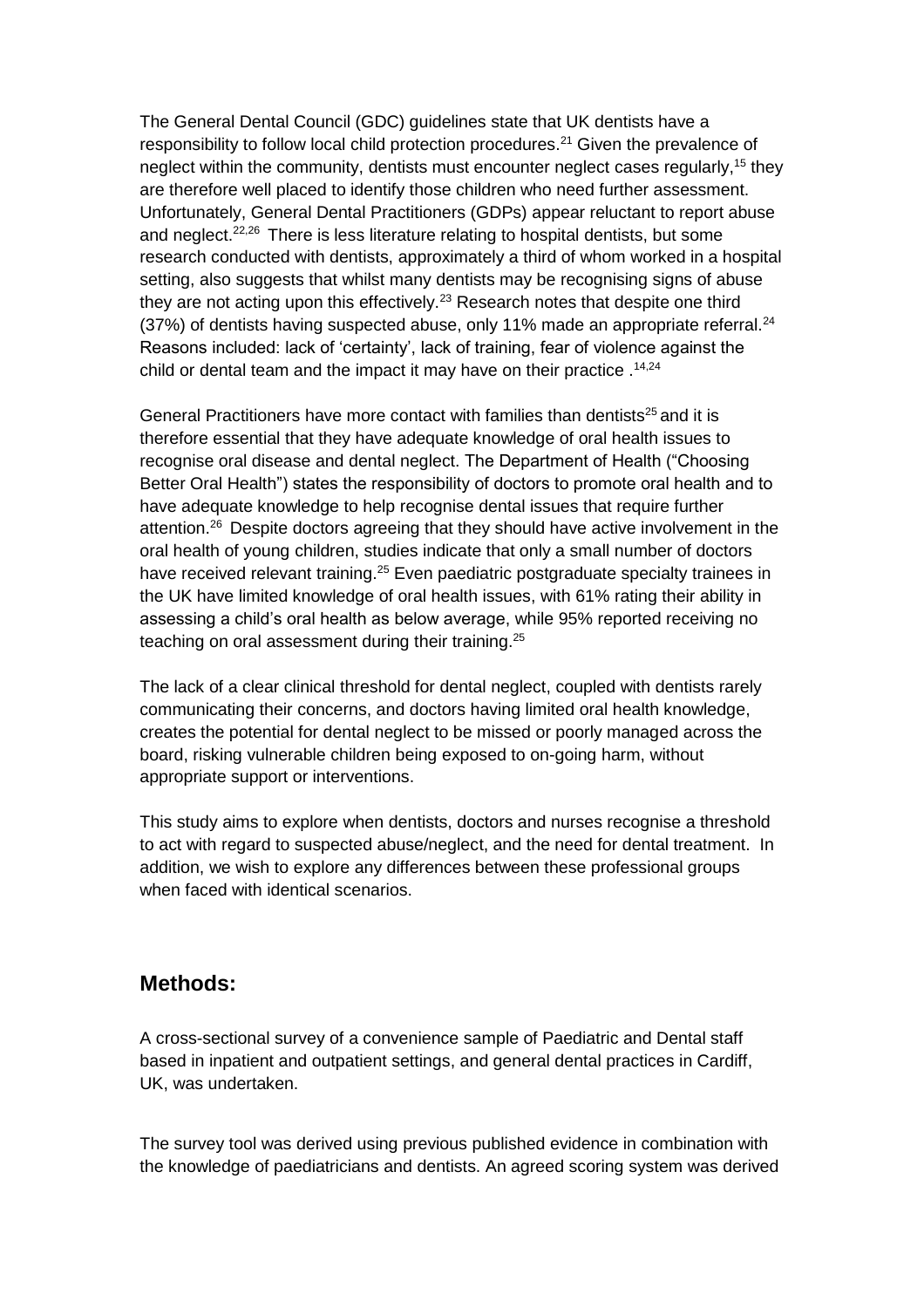by consensus amongst an expert group, composed of two Consultant Paediatricians and two Consultants in Paediatric Dentistry (Appendix 1-5). The survey tool was piloted on five health professionals, which did not lead to any substantial changes. It utilised semi-structured face-to-face interviews, incorporating a series of five fictitious clinical vignettes, including a clinical image of the mouth and clinical details. The vignettes were as follows:

- Vignette one included a four year old girl who was appeared unkempt and had frequently not attended dental appointments. She had extensive dental caries.
- Vignette two included a six year old girl who was attending a dental check up which revealed she required one filling.
- Vignette three included a fourteen year old boy who was obese and being bullied. He had extensive dental caries and evidence of dental erosion.
- Vignette four included a four year old boy presenting with bottle caries. His two siblings had previously required dental extractions under general anaesthetic.

Vignette five included a four year old boy who was attending the dentist because he required a filling. He had a bruise on his ear.

Each vignette had a standardised optimal action: dental, child protection or both. If 'other' was selected, participants were invited to elaborate on this.

Hospital staff were approached on the wards seven days a week, between 8am and midnight. Dental practices were contacted by telephone on at least two occasions to arrange a visit. Purposive sampling technique, with the desired characteristic being professional group, was used in order to try and ascertain a representative sample. Demographic details relating to professional designation, gender, ethnicity, years since graduation, post-graduate training in dental examination of children, and level of child protection (CP) training were recorded. The responses were anonymised for the purposes of analysis. .

#### **Statistical Analysis**

SPSS v.20. was used to analyse the influence of demographic features, and relevant training (dental, child protection) on arriving at a correct response. The number of years since graduation was dichotomised into 2 groups for the purpose of data analysis; 0-6 years and > 6 years. Statistical analysis utilised Logistic Regression, with summative statistics given as percentages and significance at the 5% level was used p<0.05.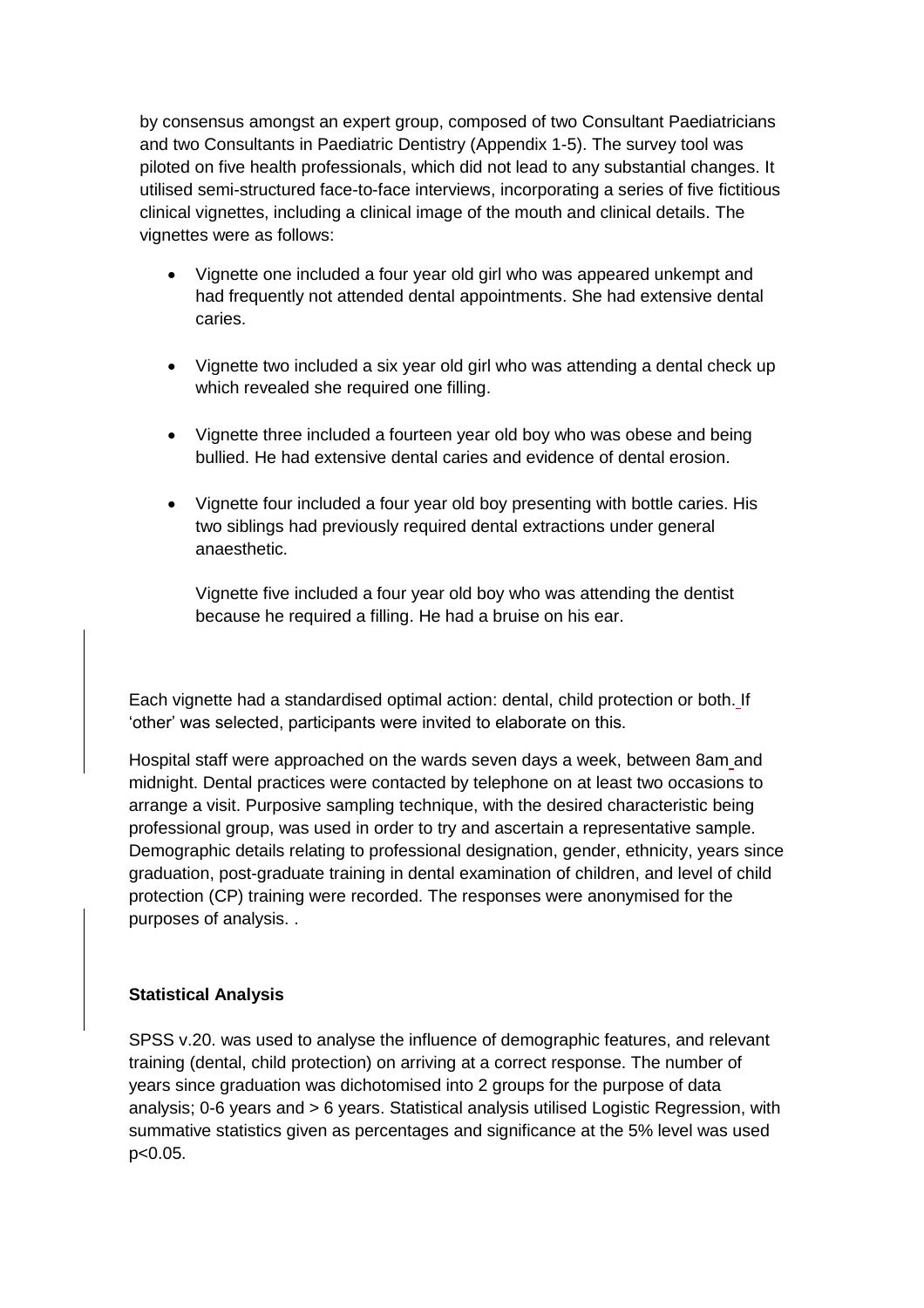#### **Qualitative component**

Thematic analysis of participant's qualitative responses was undertaken. Themes were coded and collated by two assessors, following consensus decisions.

#### **Consent and Ethics**

Written consent was obtained for all of the clinical images used. No ethical approval was required for the survey, as this was a service development exploring attitudes and behaviour against national guidelines for Child Maltreatment using fictitious vignettes.

# **Results**

Of the 171 health professionals approached, 150 participated (Figure 1), 50 from each discipline.

(Image 1)

**Figure 1.** Flowchart showing the details of the locations and participants approached. \*ED= Emergency Department

The survey was performed from 23rd July- 13th October 2014. The demographics of the respondents are outlined in Table 1.

(Table 1)

Neither gender (P=0.319) nor ethnicity (P=0.863) were significant factors in participants identifying the optimal dental or CP actions.

#### **Dental Action**

Only 12 (8%) of non-dental professionals had received post-graduate training in the examination of a child's dental health (Table 1). There was no correlation between post-graduate dental training and years since graduation. While many doctors and nurses with postgraduate dental examination training selected the correct dental action in 4/5 cases, this was not statistically significant (P=0.115), contributed to by small numbers with such training. Regardless of professional designation, years since graduation did not significantly influence the selection of the correct dental action (P=0.769). The selection of the correct dental action by profession for each case can be found in Figure 2.

**Figure 2.** A bar chart showing the percentages and confidence intervals by profession who selected the optimal dental action for cases 1-5. A dental action was required in all of the cases.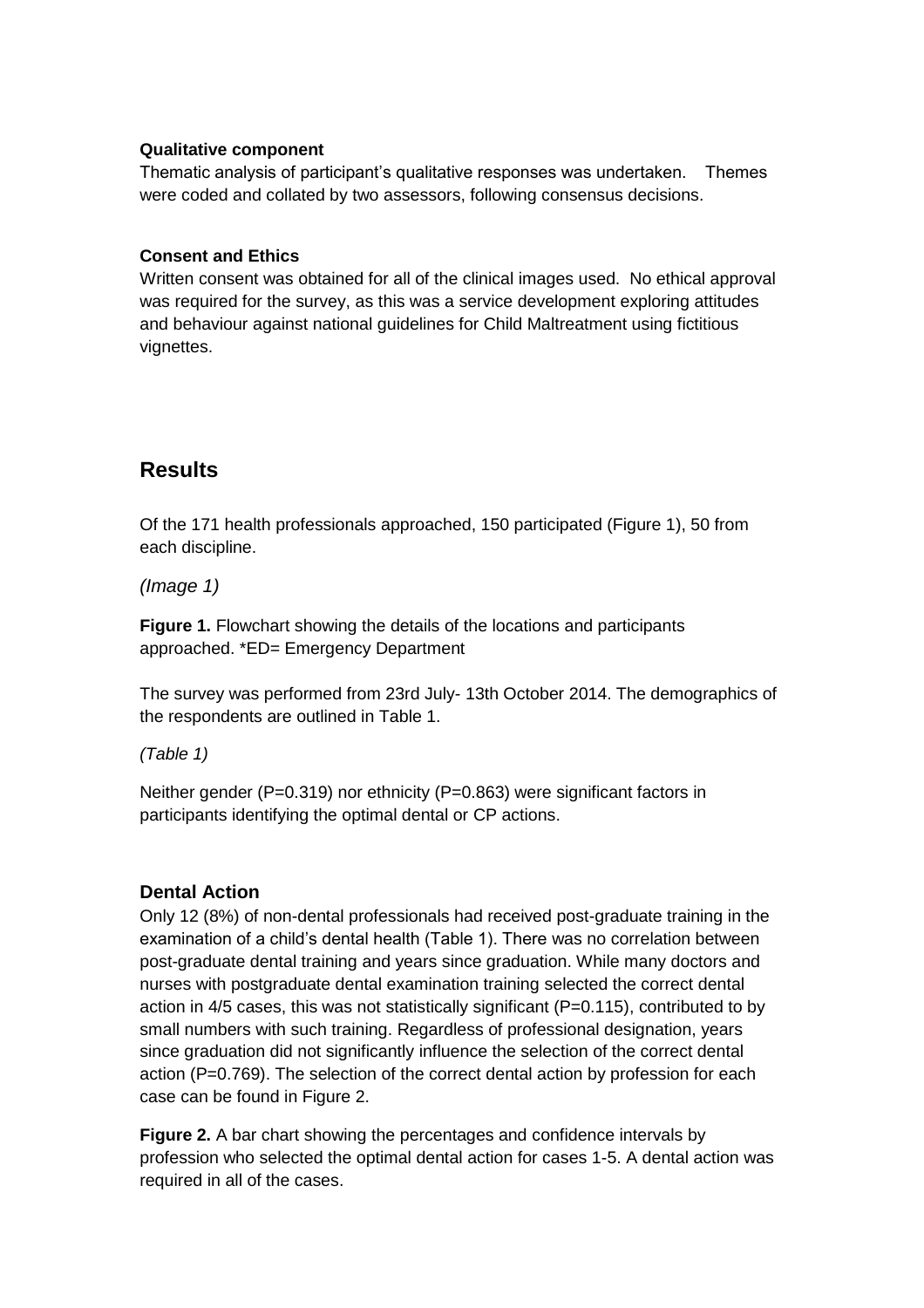*(Image 2)* 

Legend: Extensive Caries: 4 year old with extensive caries Filling: 6 year old requiring one filling Extensive Caries: 14 year old with extensive caries & evidence of erosion Bottle Caries: 4 year old with bottle caries Filling: 4 year old requiring a filling (Appendix 1-5)

Whilst dental professionals were significantly better at answering the dental element than the doctors and nurses, (P<0.0001) there was no significant difference between doctors and nurses (P=0.165).

#### **Child protection actions**

The majority, 136 (90.6%) of participants had received CP training (Table 1). The proportion with CP training was not influenced by years since graduation, although doctors & nurses had higher training if they had been qualified longer; no association for dentists. The percentage of correct answers to the CP elements of each case are in Figure 3.

**Figure 3.** A bar chart showing the percentages and confidence intervals by profession who selected the optimal child protection (CP) action for cases 1-5. There was no CP action for case 2.

*(Image 3)* 

Legend:

Unkempt, non attender: 4 year old who has attended on  $3<sup>rd</sup>$  calling for dental check up and is unkempt

None: 6 year old child attending routine dental check up, no CP concerns. Obese & Bullied: An obese 14 year old who rarely exercises and is being bullied Multiple Extractions under General Anaesthetic: 4 year old who drinks a bottle of juice at night and whose two sisters have previously required dental extractions Concerning injury: 4 year old with bruised ear (Appendix 1-5)

Dentists were significantly less accurate at identifying the CP component than Doctors or Nurses, (P< 0.0001) between whom there were no significant differences (P=0.62). Dentists had the lowest percentage of correct answers in 3 of 4 CP cases. All but one professional identified the absence of CP actions in case 2. For Case 4, which consisted of a child requiring DGA, whose two siblings had also required DGA, only 58% nurses and 56% of and doctors recognised and appropriately actioned the CP issue; while only 26% of dentists pursued the correct course of action. In Case 5,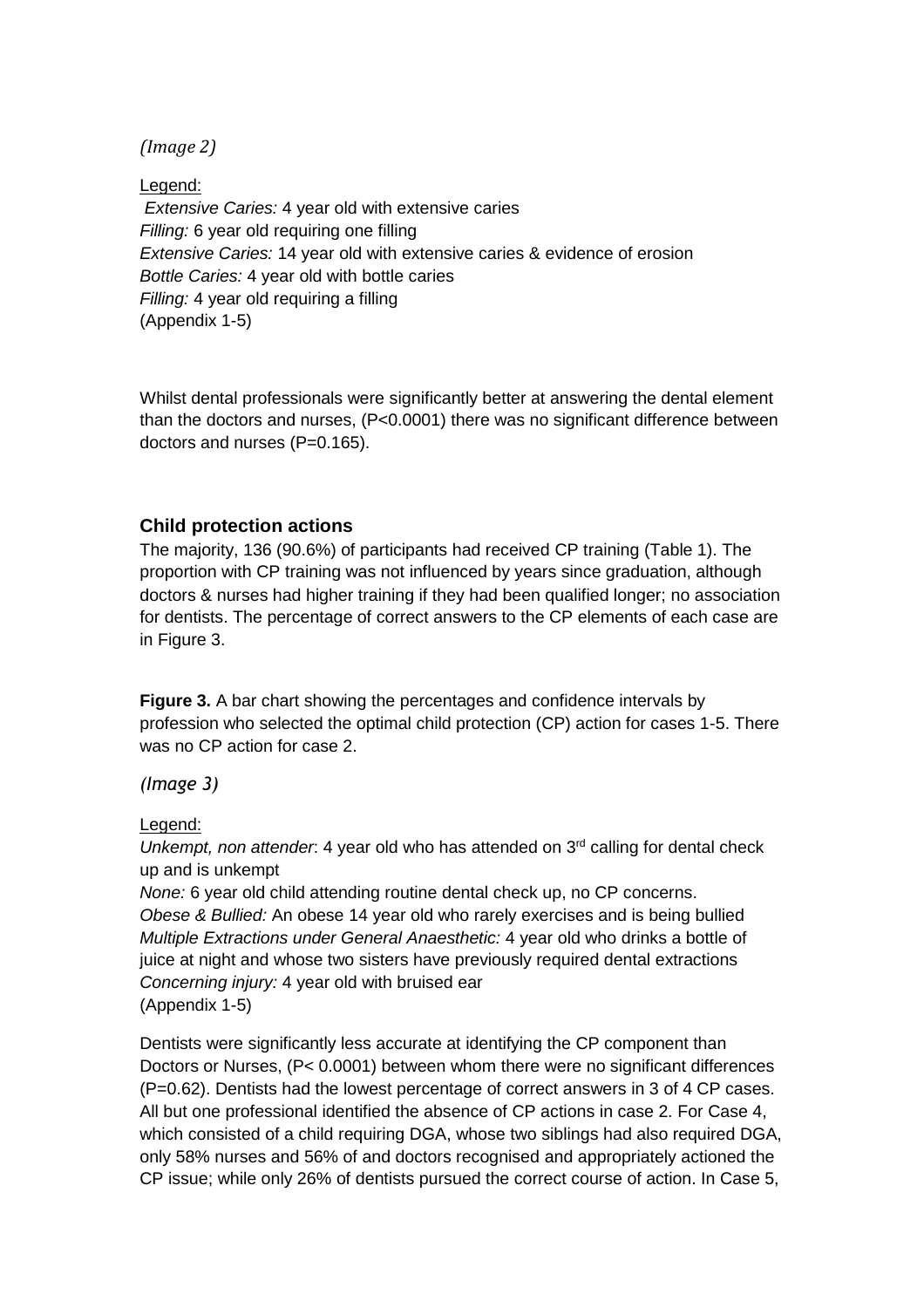a 4 year old presenting with ear bruising, a concerning injury (rarely accidental), 86% of doctors and 78% nurses would refer for safeguarding assessment but only 44% of dentists.

(Table 2)

CP training was an influential factor for identifying the correct CP action. Those without CP Training were less accurate at identifying the optimal CP action  $(P=0.21)$ . The strongest correlation for CP training and selecting the correct CP action was Level  $3^{27}$  training (P=0.003). This suggests that Level 3 training is the optimal level for those regularly encountering children in their practice.

#### **Thematic Analysis of Qualitative Data:**

When considering the dental element of each case, emerging themes highlighted that doctors lacked confidence in selecting a preferred dental action, despite being encouraged to do so, and many chose simply to refer the child to a dentist. Some doctors would have referred all five children in the vignettes to a dentist, while no nurses suggested a dental referral.

Among factors influencing a professional's choice of CP actions, doctors and nurses utilised community support, health visitors and school nurses more frequently than dentists. Dentists preferred to offer advice and assess further compliance themselves.

For the concerning injury (case 5), 56% of dentists would not refer for safeguarding (CP) action; rather dentists indicated that they would seek information regarding the bruise's aetiology, or wait and see if further bruises occurred, prior to making a referral.

Of the 136 professionals who had received CP training, 90 (66.2%) said that they would like more CP training and 13/14 (92.9%) respondents who hadn't received CP training would like to receive it.

The survey was received differently between the professionals. Whilst nurses frequently commented on how pleased they were that dental neglect was being researched, doctors frequently focused on how frustrating they found the survey's dental elements due to their lack of knowledge of the subject. Worrying comments on the CP aspect of the fictitious vignettes included;

"I know it is kind of neglect but I wouldn't report it"

(Nurse, Case: Obese & Bullied)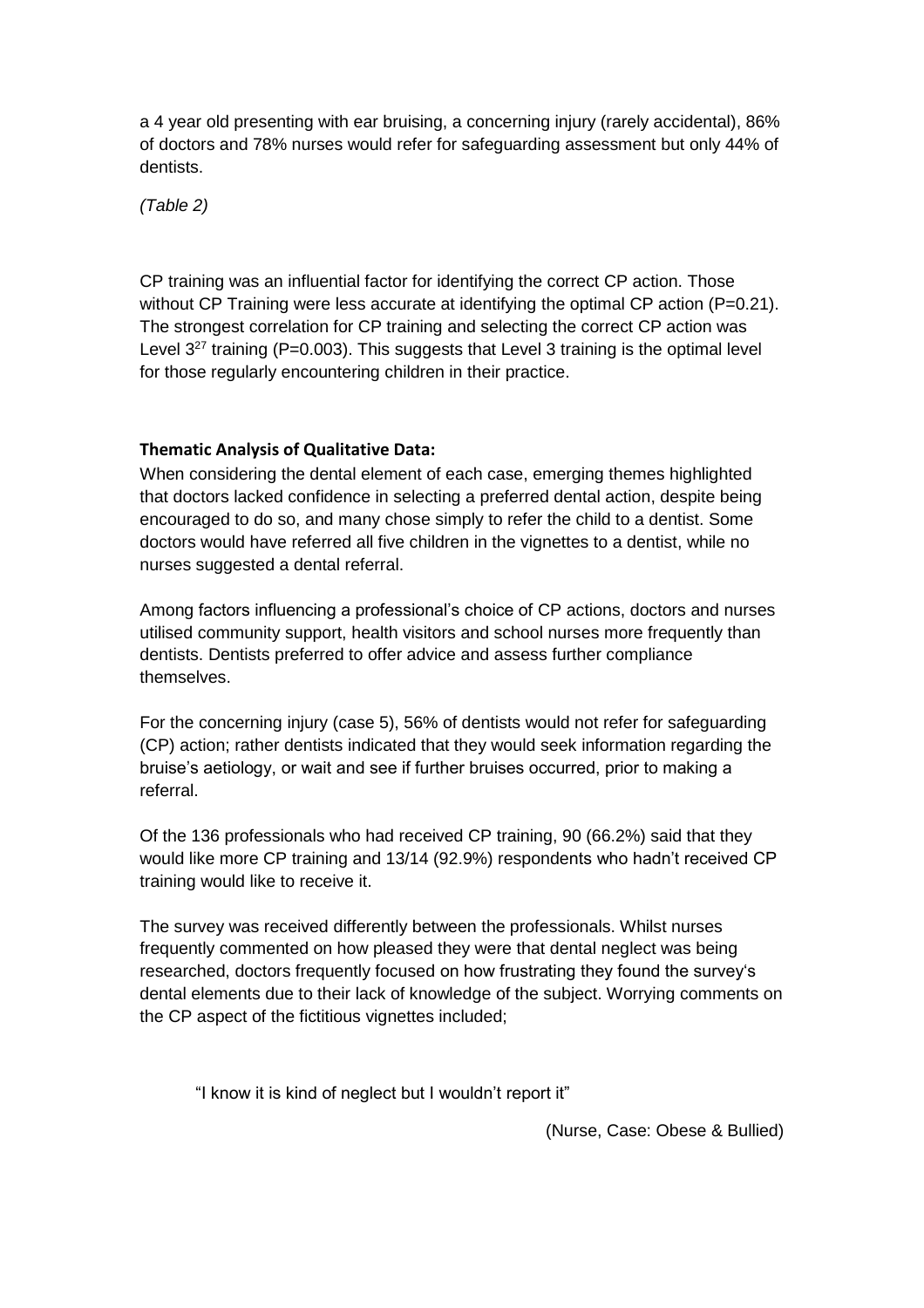For the concerning injury case with ear bruising concerning responses were:

"Review at next check up for further bruising"

(Dentist, Case: Concerning Injury)

"Red flag for further observation as a bruised (sic) could/could not be neglect or accident"

(Dentist, Case: Concerning Injury)

Positive comments by dentists and doctors included liaison with other individuals and good dental practice.

"Involve GP, health visitor and school nurse"

(Dentist, Case: Concerning Injury)

"Discuss with GP/Health Visitor about home" (Doctor, Case: Concerning Injury)

"Acclimatise and assess compliance with dental care, give fluoride varnish application.

(Dentist, Case: Concerning Injury)

 Dentists were interested in the study and the results, but expressed concerns such as:

"It may be neglect but if I reported it every time I saw a child like this, particularly from areas such as (low income neighbourhoods) I'd be reporting every patient I saw"

(Dentist, Case: Multiple GA Extractions)

# **Discussion**

This survey explored the actions that would be taken by dentists, doctors and nurses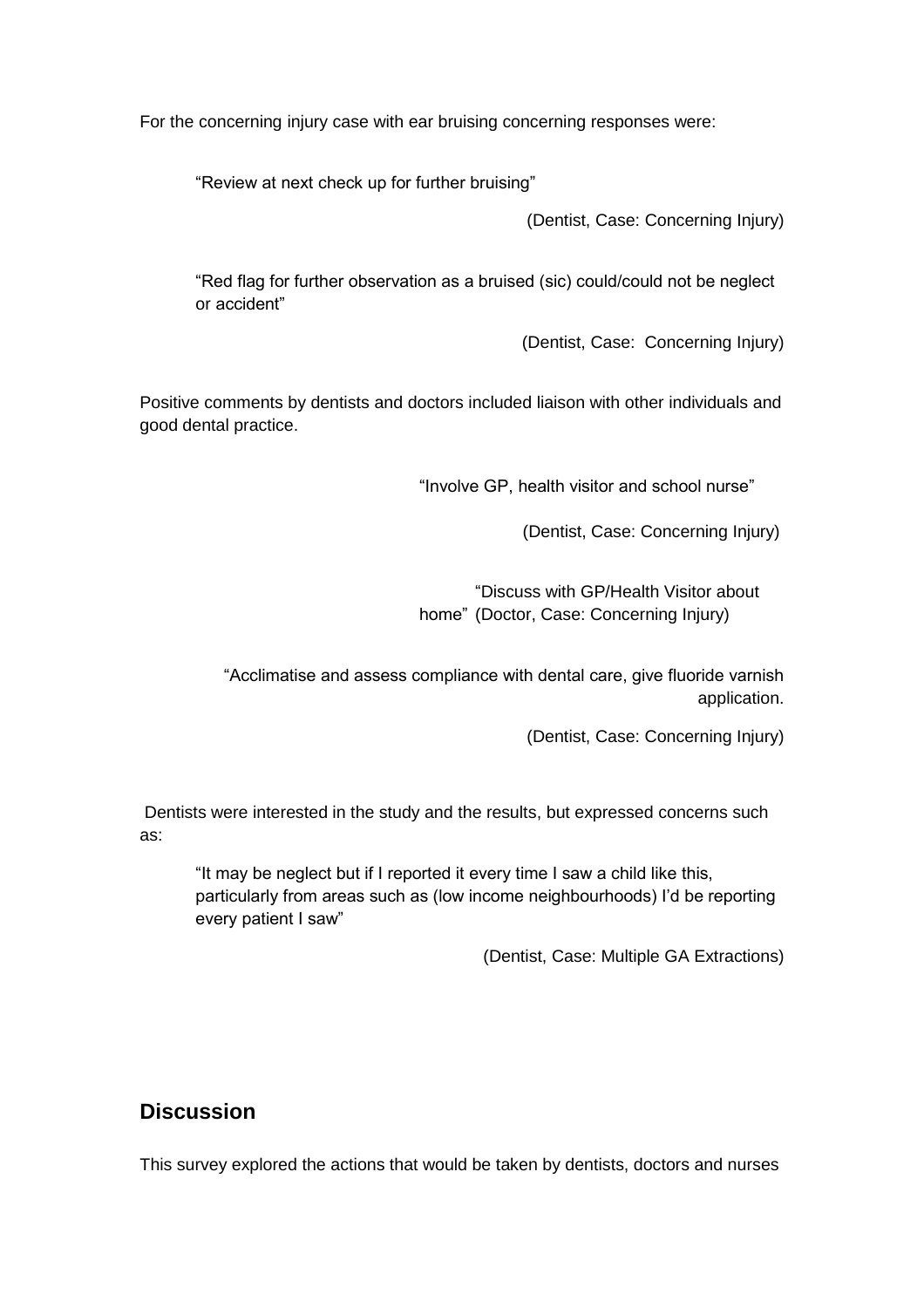when presented with fictitious cases involving dental and child protection issues (CP). The study is unique in presenting the same clinical scenarios to three different groups of professionals who routinely see and examine children. It is revealing that both paediatric and emergency care doctors lack postgraduate training in dental examination of children, and clearly have difficulty in identifying when a child needs dental care. Likewise, nurses lacked dental training and struggled to identify paediatric dental issues. In contrast, unsurprisingly, dental professionals were confident in identifying appropriate dental actions, but were less able to identify the required CP actions. Nurses and doctors were consistently better at correctly identifying and responding to the child protection issues.

There were a number of influential variables relating to correctly identifying the dental and CP actions. For dental actions, a greater proportion of the professionals who had received post-graduate training in the dental examination of children selected the correct action. CP training, and the level of that training, were influential in identifying correct CP actions. This reiterates the need for all professionals to undergo CP training, and it was disappointing to note that 24.6% of professionals in this study had received no CP training beyond undergraduate/ Level 1. It is currently mandatory in the UK for all staff working in health care settings to have Level 1 CP training, and Level 2 is the minimum level of training required for health care staff in contact with children.<sup>27</sup>

Worryingly, less than half of the dentists were able to recognise a child's bruised ear as a need to refer for possible abuse, despite the rarity of this injury from unintentional causes.<sup>28</sup> Dentists did not avail of health visitors and school nurses as much as doctors and nurses. Harris et al.  $24$  made a similar observation when they found that 84% of the dental respondents in their study felt more comfortable discussing their concerns with another dental colleague before referring to another service. We did not explore the reasons for dentists failure to act on the CP issues presented, however, it is evident that future training in our area may be more effectively provided if medical and dental staff are trained together, thus ensuring that each professional group learns from one another.

Previous literature has found that whilst dentists regularly treat neglected children and are capable of recognising and suspecting child abuse, only a small proportion communicate their concerns to the appropriate authorities.15,24,29,30,31 Other studies utilising vignettes that were suggestive of abuse, also found that dentists perceived the vignettes as serious but only a minority indicated that they would refer the cases.<sup>31,32</sup> Our findings are consistent with this, particularly for the concerning injury case with a bruised ear, where the comments made by dentists tended to indicate that they were often suspicious, but would not refer on. Possibly due to the lack of certainty and information regarding the case.29,30 Dentists would benefit from further training on how to recognise and report suspected abuse. $30$  Needleman found that child abuse education programmes are effective in increasing awareness and improve the ability to detect possible child abuse and neglect. In America the P.A.N.D.A project (Prevent Abuse & Neglect through Dental Awareness) has been effective across multiple states.<sup>33</sup> The number of dentists reporting suspected child abuse in Illinois rose by 800% in the five years following PANDA's implementation.<sup>34</sup>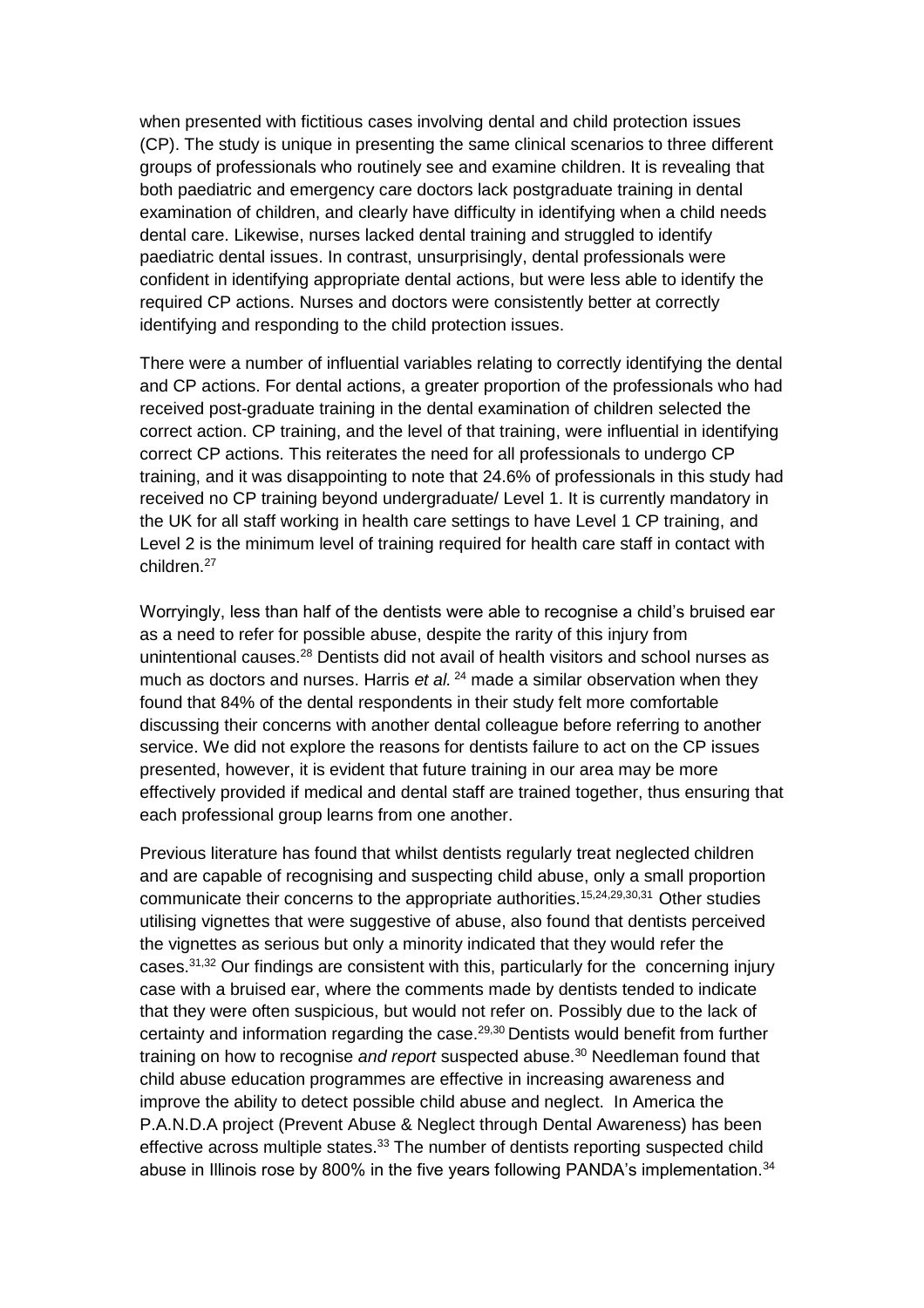Consistent with previous literature, we found CP training to positively influence recognition and actions relating to  $CP$  across all three professional groups.<sup>30</sup> Studies have found postgraduate CP training had a positive influence, with recent dental graduates reporting more child abuse cases than the dentists who graduated less recently. In 2006, 'Child Protection and the dental team' was sent to all UK dental practices, which led to a subsequent increase in awareness and training of CP in the dental profession. <sup>16</sup> Such training has led to an increase in the number of dentists suspecting and referring child abuse.<sup>35</sup>

The level of dental knowledge amongst doctors and nurses is understudied, but data suggest doctors and nurses have limited knowledge of dental issues.<sup>25</sup> We demonstrated that very few non-dental professionals had received training on dental examination. Those who had undergone such training identified the appropriate dental actions more frequently. Non-dental health care professionals are hesitant to assess a child's oral health<sup>15</sup> and their limited knowledge and lack of dental familiarity are the most influential barriers.<sup>25</sup> We found that doctors frequently wrote that they would refer to a dentist as opposed to trying to answer the dental element of the case. Our findings in nurses were similar to Bradbury-Jones et al.<sup>17</sup> ; they expressed their interest in dental issues but struggle to assess oral health.

All dentists should have child protection training whose content ensures they recognise concerning injuries and the importance of reporting them. Doctors and nurses need to receive training in examination of the mouth, including signs of dental neglect. All healthcare professionals must be provided with clear signposting on how to refer, and be aware of the importance of sharing, child protection concerns with child protective agencies. We suggest that all healthcare professionals receive training in paediatric dental examination, sufficient to know when pathology exists that warrants referral to dental practitioners. In addition, it is clear that both groups of professionals would benefit from interprofessional training, whereby each professional group can learn from one another about the context in which CP issues may emerge and appropriate action that should be taken.

This study has several limitations. Although the vignettes were based on typical clinical cases, we do not know whether the professionals would take their stated action in practice or not. Although we made strenuous efforts to engage with GDPs, we struggled to engage a large number, leading to a predominance of hospital based practitioners among the respondents, this may influence the generalizability of the results. It is possible that those who participated are more motivated about CP issues, and thus may give an over optimistic impression of CP actions among this group. Our study cohort were predominantly white and female, consistent with the demographics of these professional groups in our area, thus the findings may not be generalizable to other groups of professionals. We chose to survey hospital based health professionals, ie doctors and nurses, thus these results are not generalizable to general practitioners or community nurses.

Future research aimed at deriving and validating a tool to assist in the identification of dental neglect would be of value to all professionals, potentially across the UK.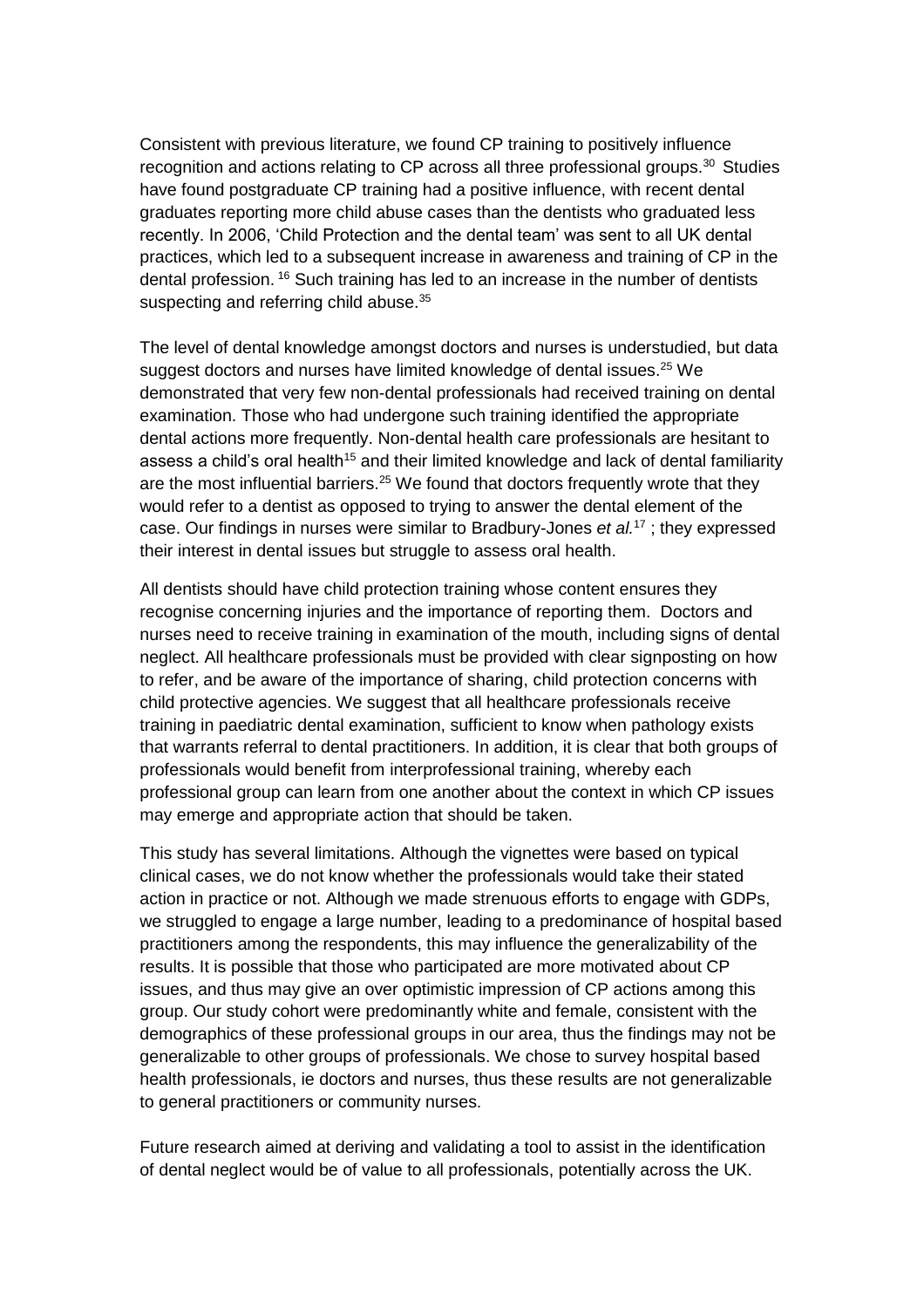# **Conclusions:**

When presented with identical cases requiring dental and child protection actions the different professions do not agree on the appropriate action. Hospital doctors and nurses need to receive training on the examination of a child's oral health, and the criteria for dental referral, while dentists require more training to recognise and take appropriate actions regarding CP issues including dental neglect. Clearly, the optimal situation would be for joint training between dentists and other paediatric staff, to enhance mutual understanding and referral pathways, to ensure that all children receive appropriate and timely care.

# **Acknowledgements**

We are grateful to all the dentists, nurses and doctors for their participation in this survey and to Dr Daniel Farewell for his statistical guidance. The hospitals included: Emergency Department of the University Hospital of Wales, the University Dental Hospital of Cardiff, St David's Community Hospital. The General Dental Practices included: \*\*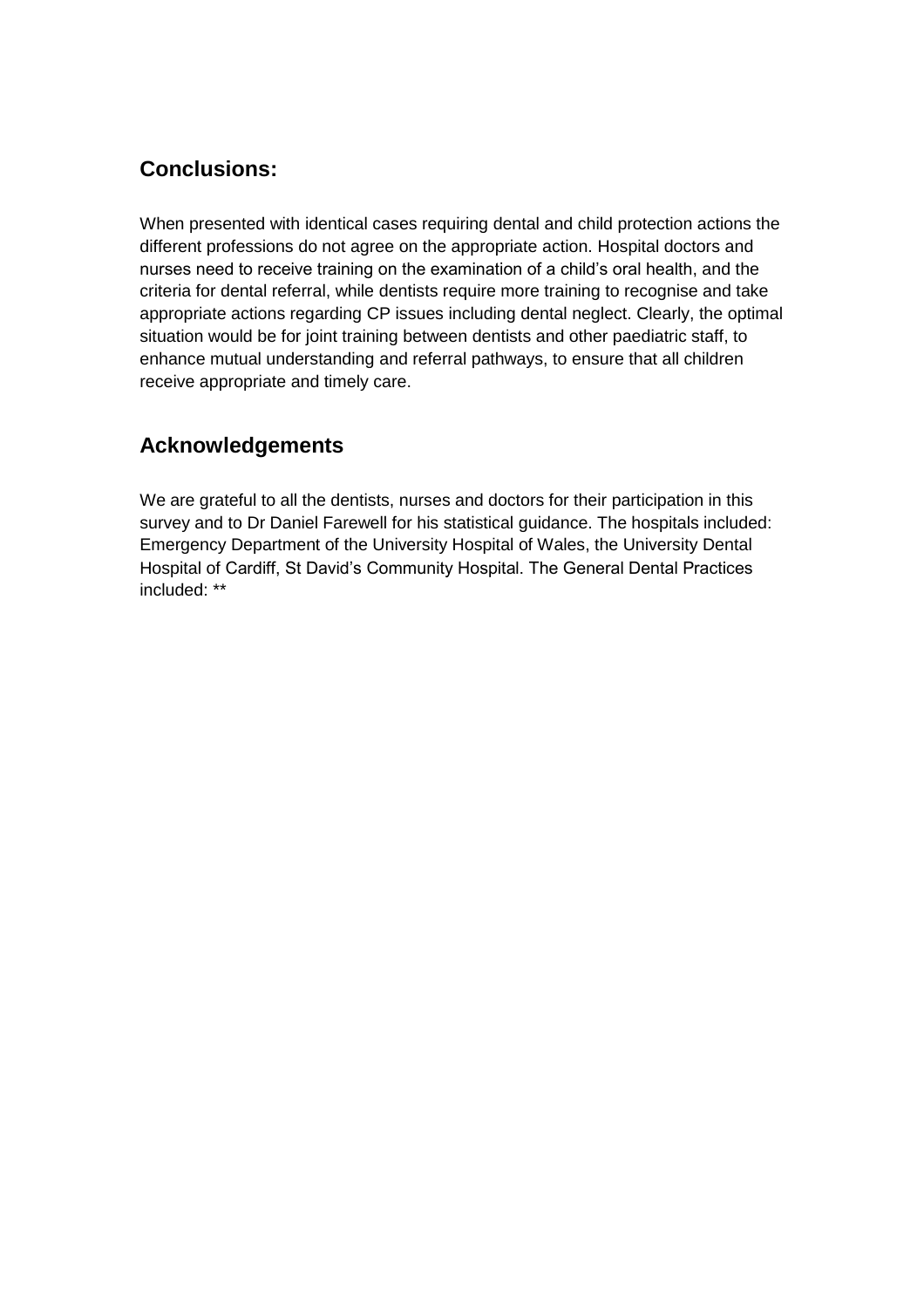### **References**

- 1. Foster Page L A, Thomson W M, Jokovic A, Locker D. Validation of the Child Perceptions Questionnaire (CPQ11-14). J Dent Res 2005; 84: 649-52.
- 2. Goodwin M, Sanders C, Davies G, Walsh T, Pretty I A. Issues arising following a referral and subsequent wait for extraction under general anaesthetic: impact on children. BMC Oral Health 2015; 15: 3.
- 3. Clarke M, Locker D, Berall G, Pencharz P, Kenny D J, Judd P. Malnourishment in a population of young children with severe early childhood caries. Pediatr Dent 2006; 28: 254.
- 4. B̈necker M, J Abanto, G Tello, LB Oliveira. Impact of dental caries on preschool children's quality of life: an update. Brazilian Oral Research 2012; 26: 103-7.
- 5. Blumenshine S L,Vann W F, Gizlice Z, Lee J Y. Children's school performance: impact of general and oral health. J Public Health Dent 2008; 68: 82-7.
- 6. Public Health England. National Dental Epidemiology Programme for England: oral health survey of five-year-old children 2012. A report on the prevalence and severity of dental decay. London: PHE 2013.
- 7. Morgan M, Monaghan N, Johnson I. Picture of oral health 2012: Dental epidemiological survey of 5 year olds 2011-12. Cardiff University/ Public Health Wales, 2013.
- 8. Royal College of Surgeons & Faculty of Dental Surgery. The state of children's oral health in England. 2015. Online information available at: http://www.rcseng.ac.uk/fds/policy/documents
- 9. Department of Health. Reference costs 2012 to 2013. London: DH; 2013.
- 10. Kakaounaki E, Tahmassebi J F, Fayle S A. Repeat general anaesthesia, a 6 year follow up. Int J Paediatr Dent 2011; 21: 126-31.
- 11. Harrison M, Nutting L. Repeat general anaesthesia for paediatric dentistry. Br Dent J 2000; 189: 379.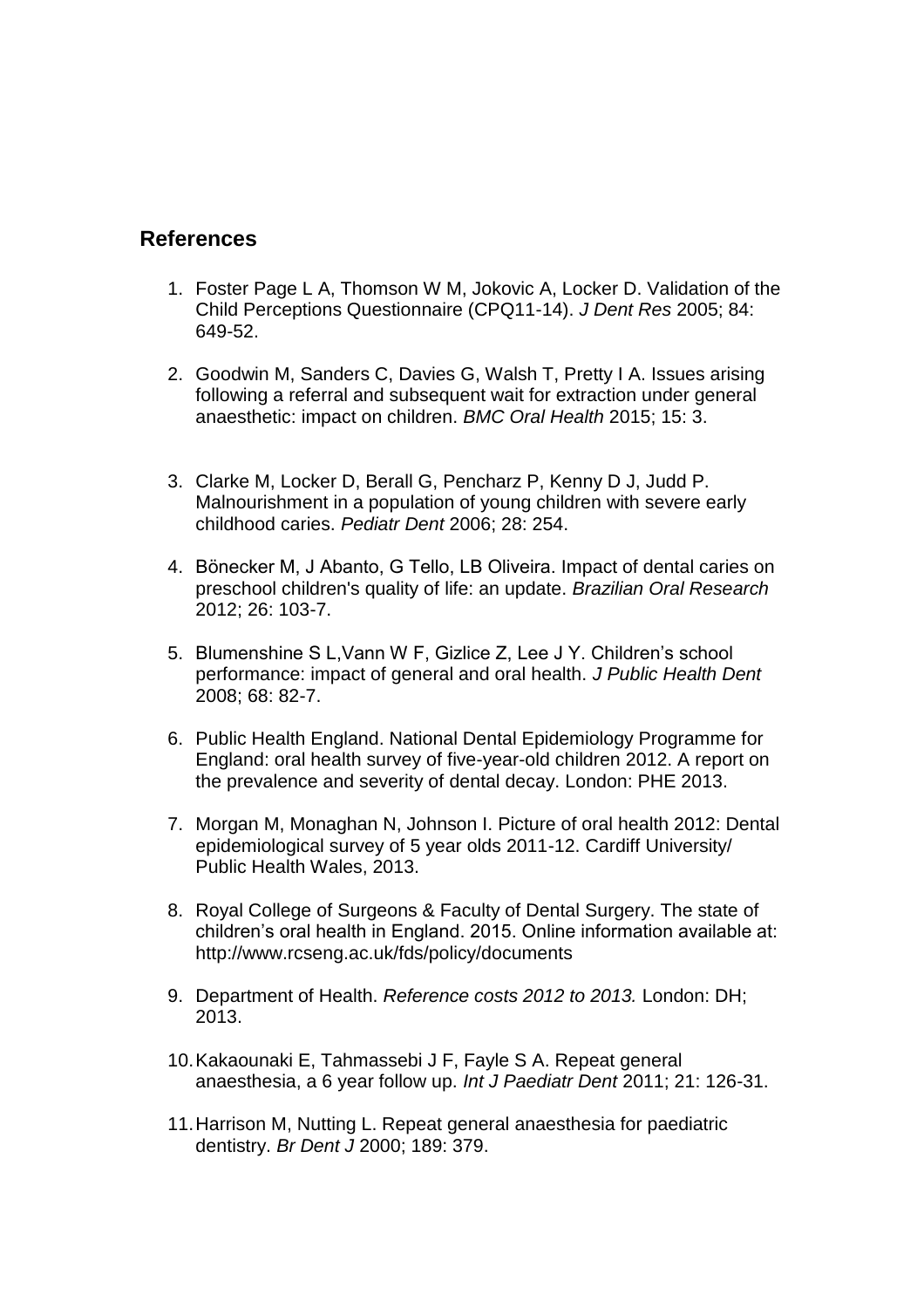- 12. Department for Education. Statistical First Release. Characteristics of children in need in England, 2013-14. London: Department for Education; 2014.
- 13. Burgess C, Daniel B, Scott J, Mulley K, Dobbin H. The state of child neglect in the UK - An Annual Review by Action for Children in Partnership with the University of Stirling. Action for Children; 2013.
- 14. Harris J C, Balmer R C, Sidebotham P D. British Society of Paediatric Dentistry: a policy document on dental neglect in children. Int J Paediatr Dent 2009; 207: 215.
- 15. Bhatia S, Maguire S, Chadwick B, Hunter M, Harris J, Tempest V, Mann M, Kemp A. Characteristics of child dental neglect: A systematic review. J Dent 2014; 42: 229-239.
- 16. Harris J, Sidebotham P, Welbury R et al. Child protection and the dental team. An introduction to safeguarding children in dental practice. Sheffield: Committee of Postgraduate Dental Deans and Directors; 2006.
- 17. Bradbury-Jones, C, N Innes, D Evans, F Ballantyne, and J Taylor. Dental Neglect As a Marker of Broader Neglect: a Qualitative Investigation of Public Health Nurses' Assessments of Oral Health in Preschool Children. BMC Public Health 2013; 13: 370.
- 18.National Institute for Health and Care Excellence (NICE). When to suspect maltreatment in under 16s. Nice guidelines [CG89]. 2009.
- 19. Loochtan R M, Bross D C, Domoto P K. Dental neglect in children: definition, legal aspects, and challenges. Pediatr Dent 1986; 8: 113-6.
- 20. Sheets L K, Leach M E, Koszewski I J, Lessmeier A M, Nugent M, Simpson P. Sentinel Injuries in Infants Evaluated for Child Physical Abuse. Pediatr 2013; 131: 701-7.
- 21. General Dental Council. Standards for Dental Professionals. 2005.
- 22. Welbury R R, MacAskill S G, Murphy J M et al. General dental practitioners' perception of their role within child protection: a qualitative study. Eur J of Paediatr Dent 2003; 4: 89-95.
- 23. Harris J C, Elcock C, Sidebotham P D, Welbury R R. Child protection training, experience and practice of dental professionals with an interest in paediatric dentistry. Paediatr Dent 2009; 206: 409-414.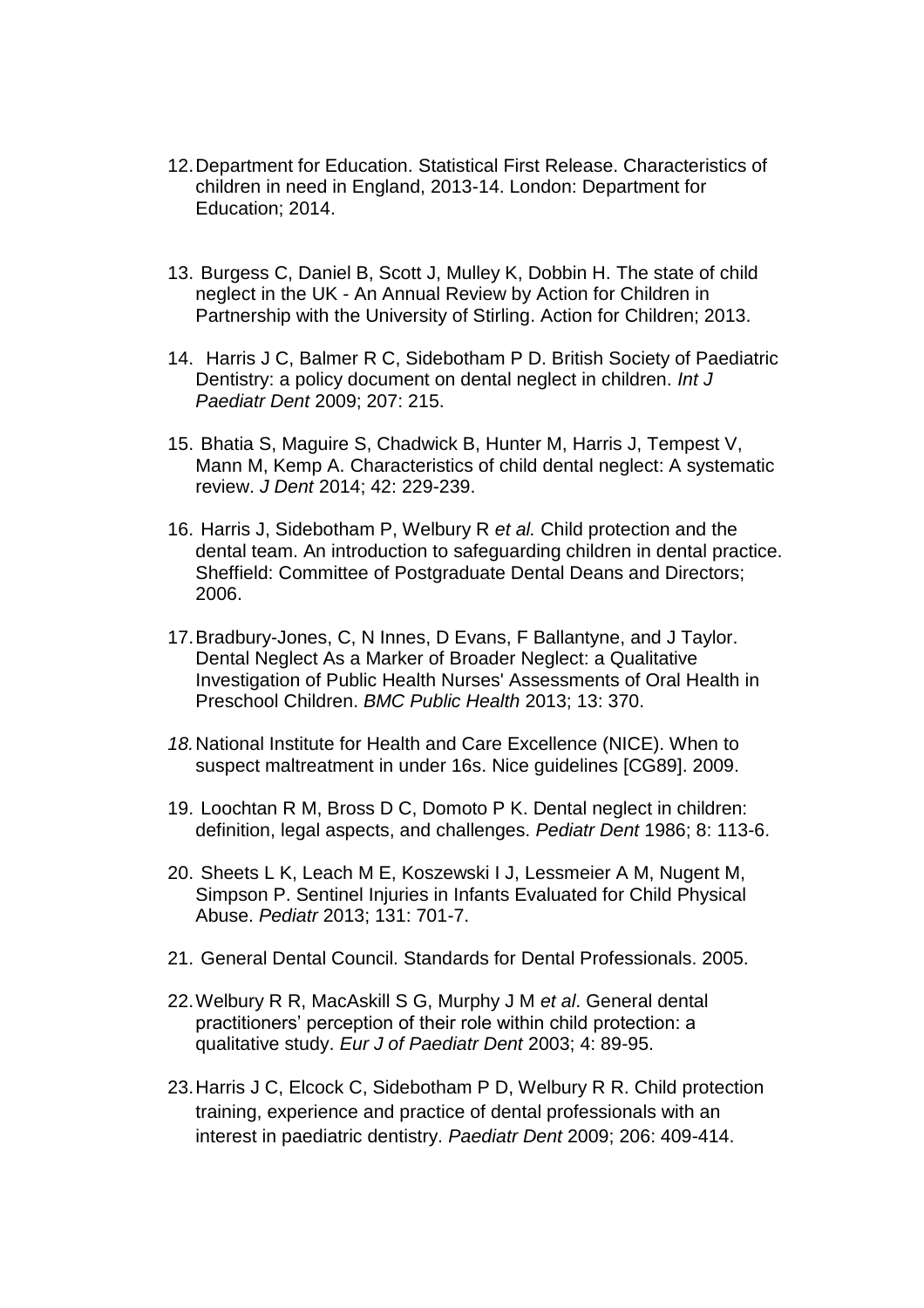- 24. Harris C M, Welbury R, Cairns A M. The Scottish dental practitioner's role in managing child abuse and neglect. Br Dent J 2013; 214: 454- 455.
- 25. Kalkani M, Ashley P. The role of paediatricians in oral health of preschool children in the United Kingdom: a national survey of paediatric postgraduate specialty trainees. Eur Arch Paediatr Dent 2013; 14: 319-24.
- 26. Department of Health (2005) Choosing better oral health: an oral health plan for England, Dental and Opthalmic Services Division.
- 27. Royal College of Paediatrics and Child Health. Safeguarding children and young people: roles and competences for health care staff. Intercollegiate document. Third edition. London: RCPCH, 2014.
- 28. Maguire S, Mann M, Sibert J, Kemp A. Are there patterns of bruising in childhood which are diagnostic or suggestive of abuse? A systematic review. Arch Dis Child 2005; 90: 182-186.
- 29.Owais A I N, Qudeimat M A, Qodceih S. Dentists' involvement in identification and reporting of child physical abuse: Jordan as a case study. Int J Paediatr Dent 2009; 19: 291–296.
- 30. Bsoul S A, Flint D J, Dove S B, Senn D R, Alder M E. Reporting of child abuse: a follow-up survey of Texas dentists. Pediatr Dent 2003; 25: 541-5.
- 31. Adair S M, Yasrebi S, Wray I A, Hanes C M, Sams D R, Russell C M. Demographic, Educational, and Experiential Factors Associated with Dentists' Decisions to Report Hypothetical Cases of Child Maltreatment. Pediatr Dent 1997; 19: 466-9.
- 32. Brodersen G, Dooley R, Fadavi S, Punwani I. Child dental neglect reporting by pediatric and general dentists. Pediatr Dent 1996; 18: 167. 4
- 33. Delta Dental of New Mexico. P.A.N.D.A. 2015. Online information available at: http://www.deltadentalnm.com/Dentists/Dental-Office-Resources/P-A-N-D-A-.aspx
- 34. DeLong L. Introduction to General and Oral Pathology. In Delong L, Burkhart N W (eds) General and Oral Pathology for the Dental Hygienist. 2<sup>nd</sup> ed. pp.2-28. Baltimore, MD: Lippincott Williams & Wilkins, 2008.
- 35. Harris J C, Bradbury J, Porritt J, Nilchian F, Franklin C D. NHS dental professionals' evaluation of a child protection learning resource. Br Dent J 2011; 210: 75-9.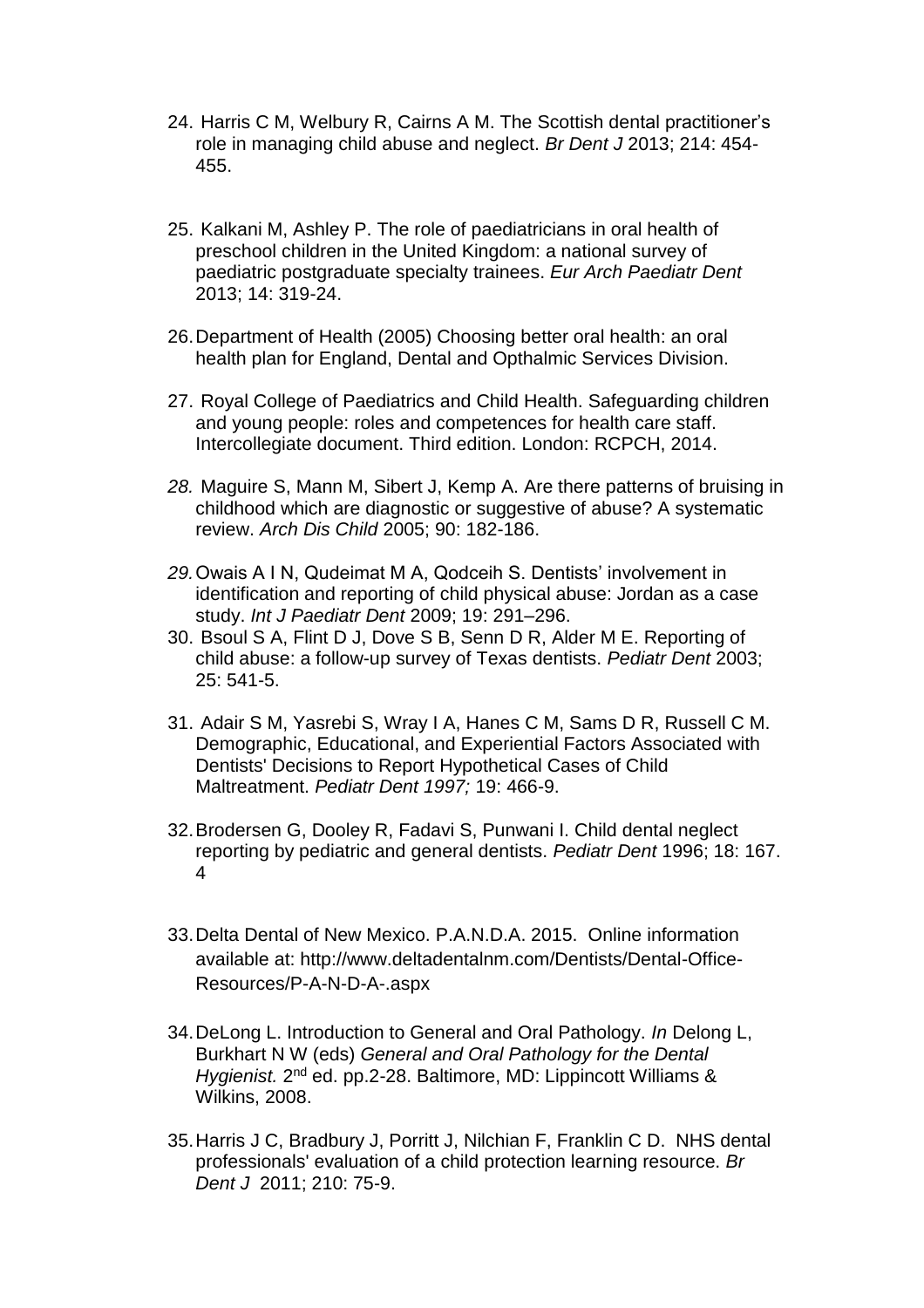# **Appendix 1:**

## **Vignette 1**

Shannon is a 4-year-old girl with 4 other siblings.

She last attended for a dental check up at age 2 and has come on the 3rd calling for a routine dental check.

She is slightly unkempt but appears otherwise "well".

(Image 4) (Image 5)

# **Shannon, 4 yrs old. Would you:**

- A) Advise on importance of check ups?
- B) Provide dietary and oral hygiene advice?
- C) Offer routine care?
- D) Refer for extractions under GA?
- E) Refer to a community paediatrician re neglect?
- F) Refer to social services re neglect?
- G) Refer to social services as "Child in Need"?
- H) Other?

| <b>Optimal Dental Actions</b>               | <b>Optimal Child Protection Actions</b>                                                     |
|---------------------------------------------|---------------------------------------------------------------------------------------------|
| - Minimum of B and C<br>- Instant fail if D | - Minimum of E, G or H where<br>H is requesting help or a<br>referral.<br>Instant fail if F |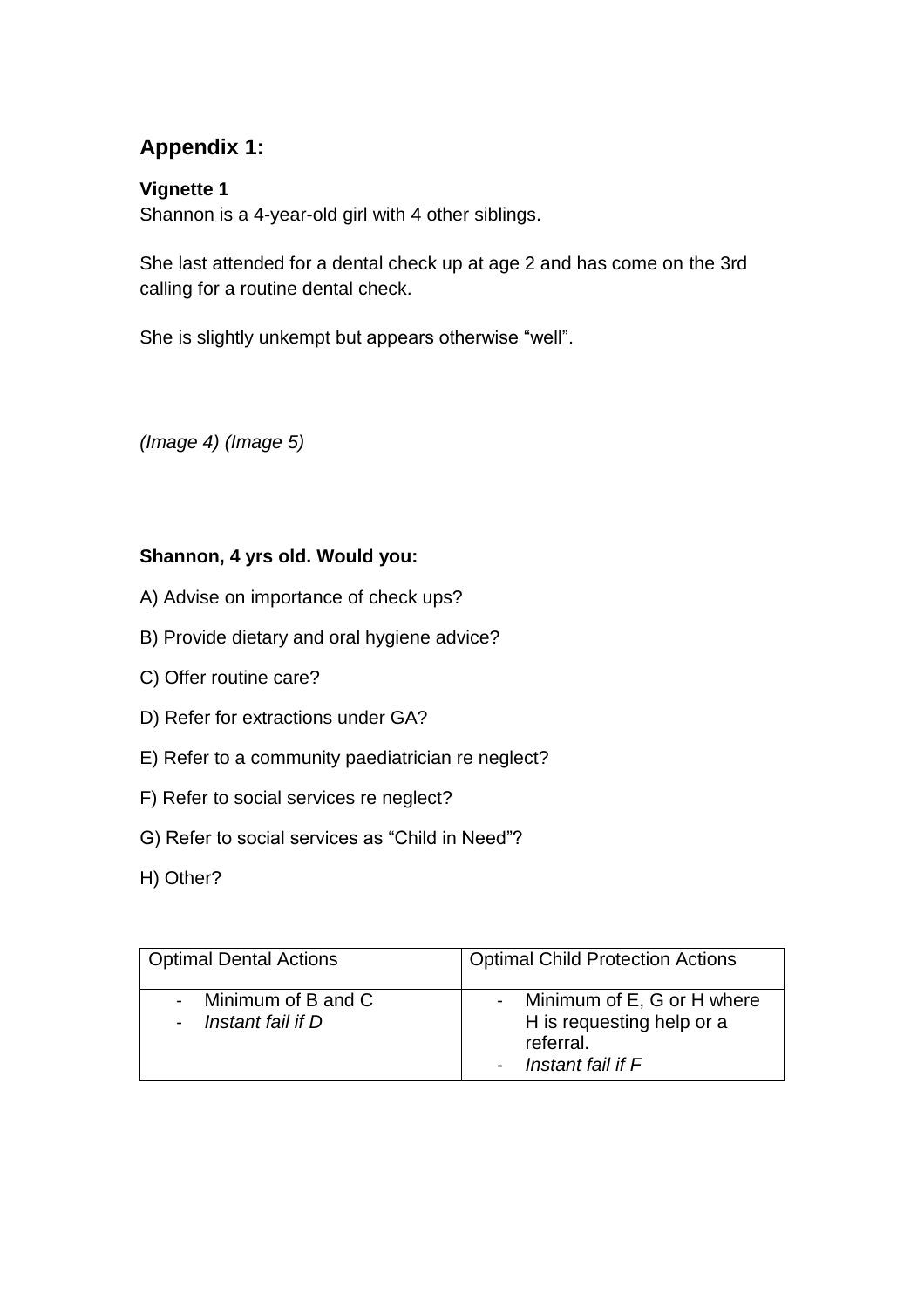# **Appendix 2:**

# **Vignette 2:**

Gemma is a 6 year old girl who attended clinic today for a routine dental check up.

The check up revealed she requires one filling.

(Image 6)

Image of 6 year old child - Authorisation for publication not given

# **Gemma, 6 yr old needing one filling.**

# **Would you:**

- A) Advise on importance of check ups?
- B) Provide dietary and oral hygiene advice?
- C) Offer routine care?
- D) Refer for extractions under GA?
- E) Refer to a community paediatrician re neglect?
- F) Refer to social services re neglect?
- G) Refer to social services as "Child in Need"?
- H) Other?

| <b>Optimal Dental Actions</b> | <b>Optimal Child Protection Actions</b> |
|-------------------------------|-----------------------------------------|
| - Minimum of B and C          | - Instant fail if any child protection  |
| - Instant fail if D           | actions are taken                       |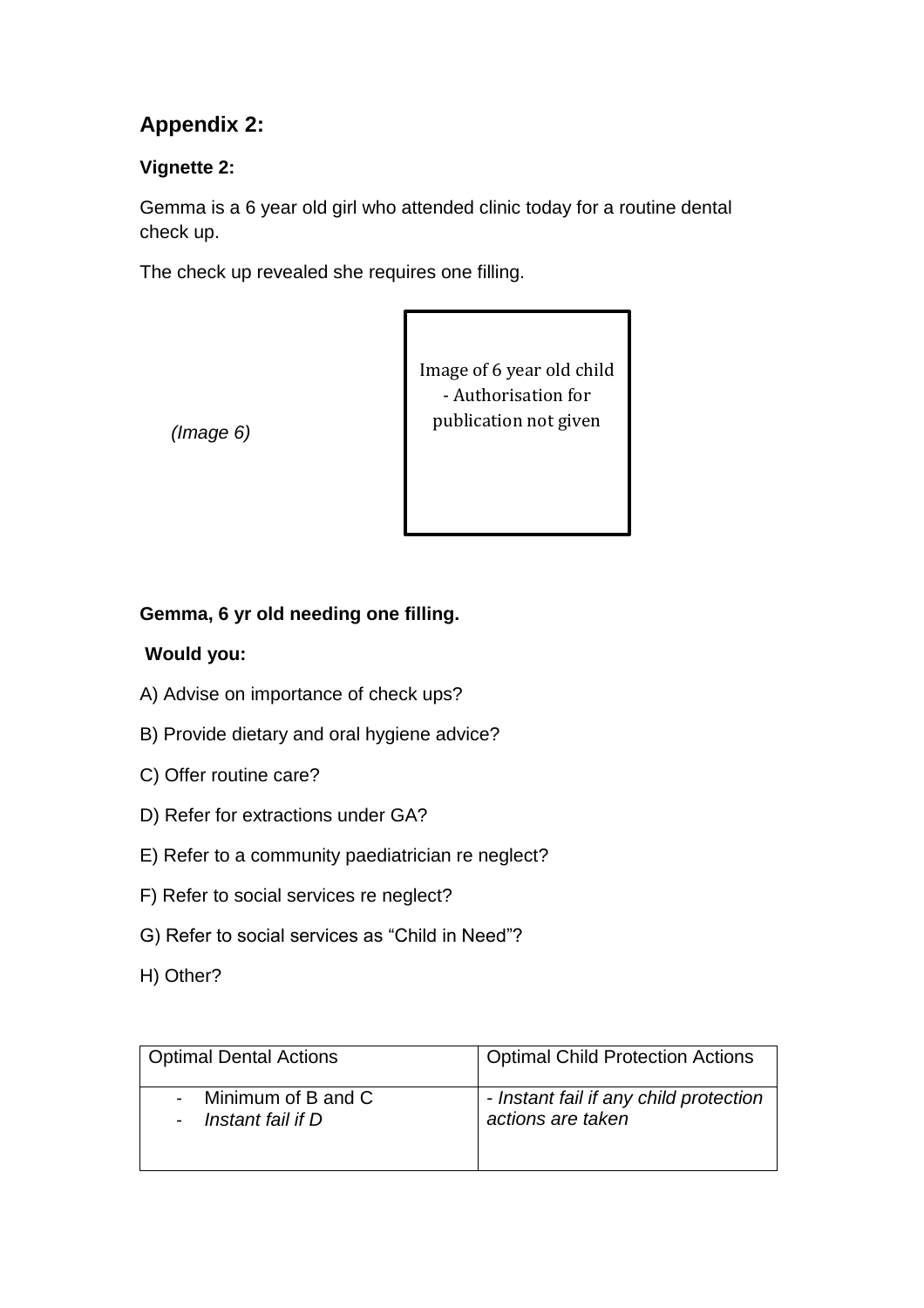# **Appendix 3:**

# **Vignette 3:**

Cameron is 14 years old. He rarely exercises and is being bullied.

He has multiple carious cavities requiring treatment and evidence of dental erosion.

(Image 7)

Image of obese teenage boy –

Authorisation for publication not given

**Cameron a 14 yr old boy with caries and erosions who is being bullied. Would you:** 

- A) Advise on importance of check ups?
- B) Provide dietary and oral hygiene advice?
- C) Offer routine care?
- D) Refer for extractions under GA?
- E) Refer to a community paediatrician re neglect?
- F) Refer to social services re neglect?
- G) Refer to social services as "Child in Need"?
- H) Other?

| <b>Optimal Dental Actions</b>           | <b>Optimal Child Protection Actions</b>                                                                                                             |
|-----------------------------------------|-----------------------------------------------------------------------------------------------------------------------------------------------------|
| Minimum of B and C<br>Instant fail if D | Minimum of E or H if H<br>includes referring to the<br>school nurse, a doctor or an<br>obesity scheme e.g. MEND<br>scheme<br>Instant fail if F or G |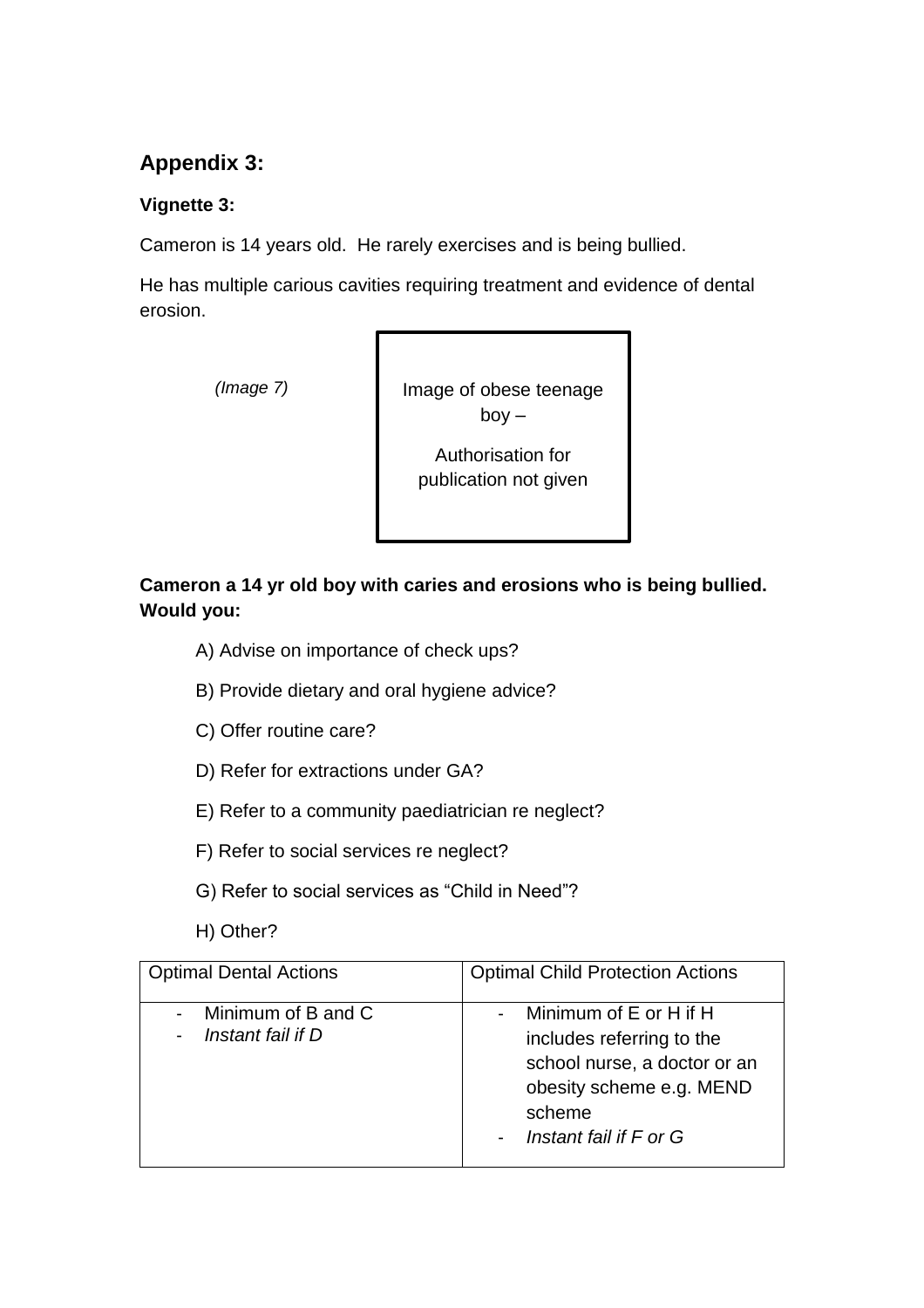# **Appendix 4:**

# **Vignette 4:**

Robert is a four year old boy who is described by his parents as a 'fussy eater'.

He has a bottle of juice at night.

His two sisters have previously required dental extractions under GA.

(Image 8)

Image of four year old boy - Authorisation for publication not given

# **Robert, 4 yrs old. His 2 sisters have required extractions under GA previously. Would you:**

- A) Advise on importance of check ups?
- B) Provide dietary and oral hygiene advice?
- C) Offer routine care?
- D) Refer for extractions under GA?
- E) Refer to a community paediatrician re neglect?
- F) Refer to social services re neglect?
- G) Refer to social services as "Child in Need"?
- H) Other?

| <b>Optimal Dental Actions</b> | <b>Optimal Child Protection Actions</b>           |
|-------------------------------|---------------------------------------------------|
| - Minimum of B and D          | - Minimum of E or F or G<br>- Or an appropriate H |